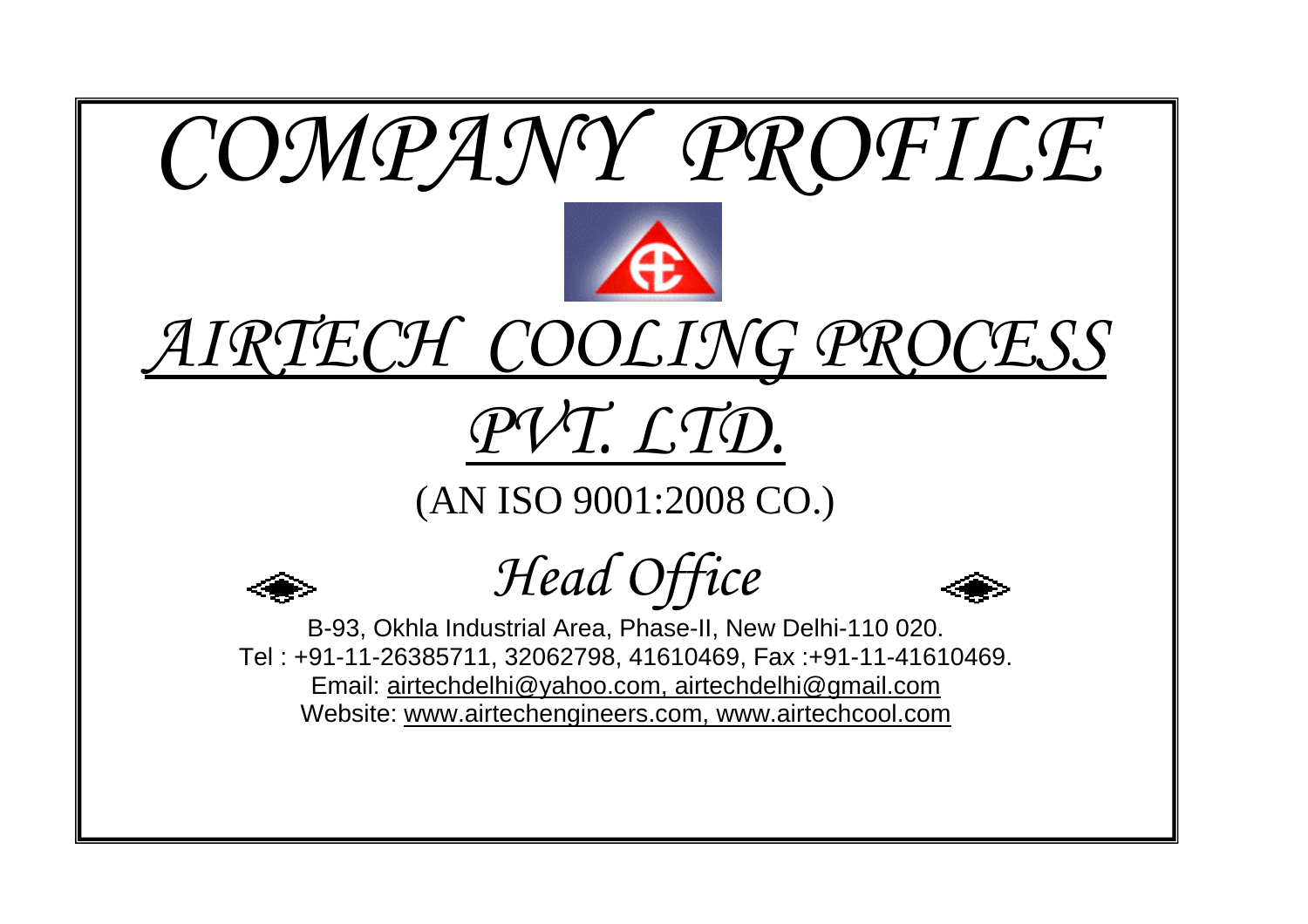



### **REGISTRED OFFICE :**

#### **M/S AIRTECH COOLING PROCESS PVT. LTD .**

B-93, Okhla Industrial Area, Phase-II, New Delhi-110020. Tel : +91-11-26385711, 32062798, 41610469, Fax :+91-11-41610469. Email: airtechdelhi@yahoo.com, airtechdelhi@gmail.com Website: www.airtechengineers.com, www.airtechcool.com

### **CORPORATED OFFICE :**

145, Type-A, HSIDC, Sector-31, Faridabad-121003. (HARYANA) Tel # - 91 - 0129- 4177211, 4177212, Fax # - 91- 0129- - 4177213Email : airtechdelhi@yahoo.com, airtechdelhi@gmail.com

#### ❖<u>Factory.</u>

| Unit-I                                       | Unit-II                                  |
|----------------------------------------------|------------------------------------------|
| <b>M/S AIRTECH COOLING PROCESS PVT. LTD.</b> | M/S AIRTECH COOLING PROCESS PVT. LTD.    |
| 14/6, Lakhi Shed, Sector-31,                 | A-6, Kanwara Ind. Area,                  |
| Faridabad-121003. (HARYANA)                  | <sup>I</sup> Greater Faridabad, HARYANA. |
| Tel # - 91 -0129-4045736.                    | Tel # - 91 -0129-4045736.                |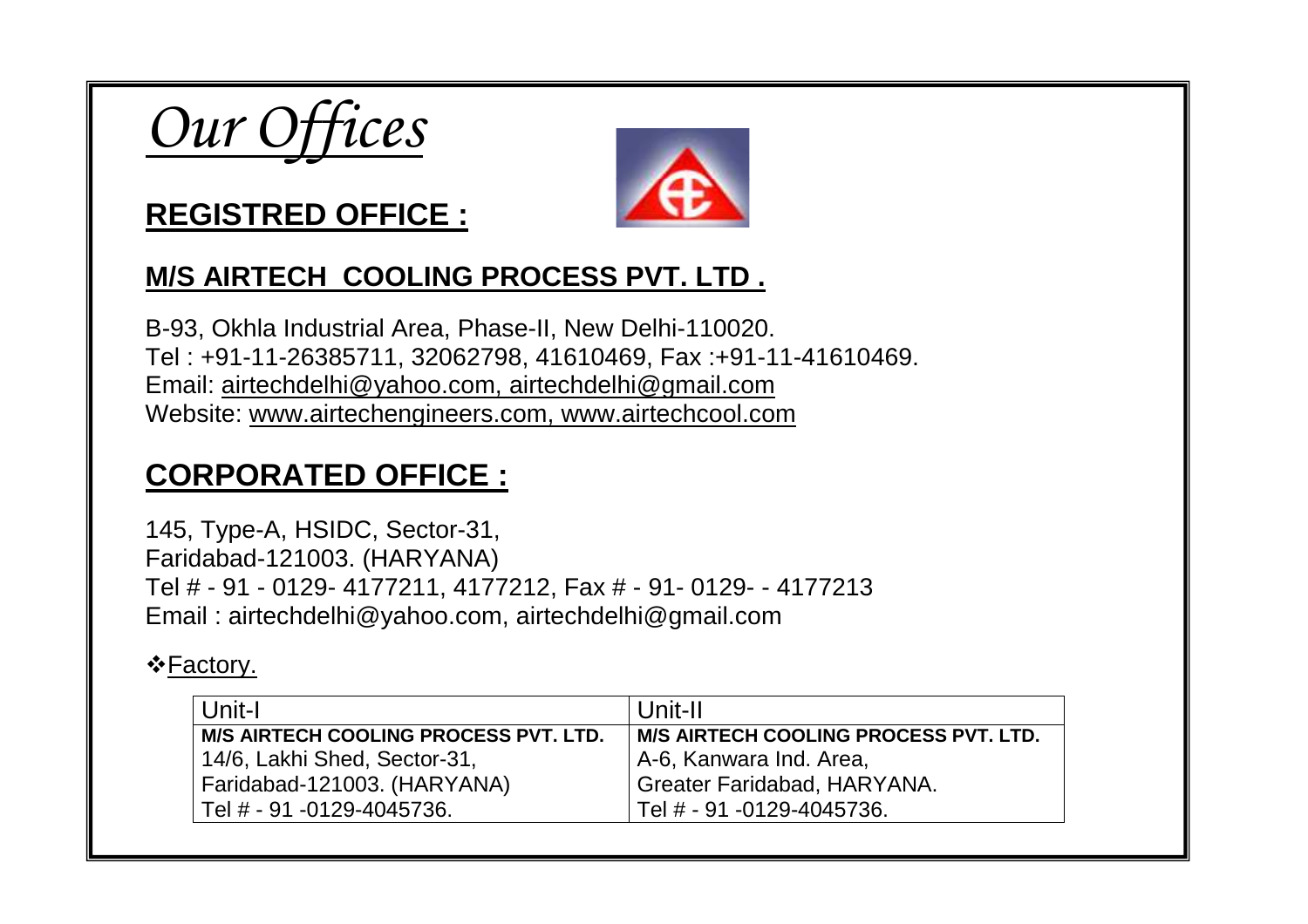# *WE PROVIDE*

# **Total Solution for Turnkey Project Execution**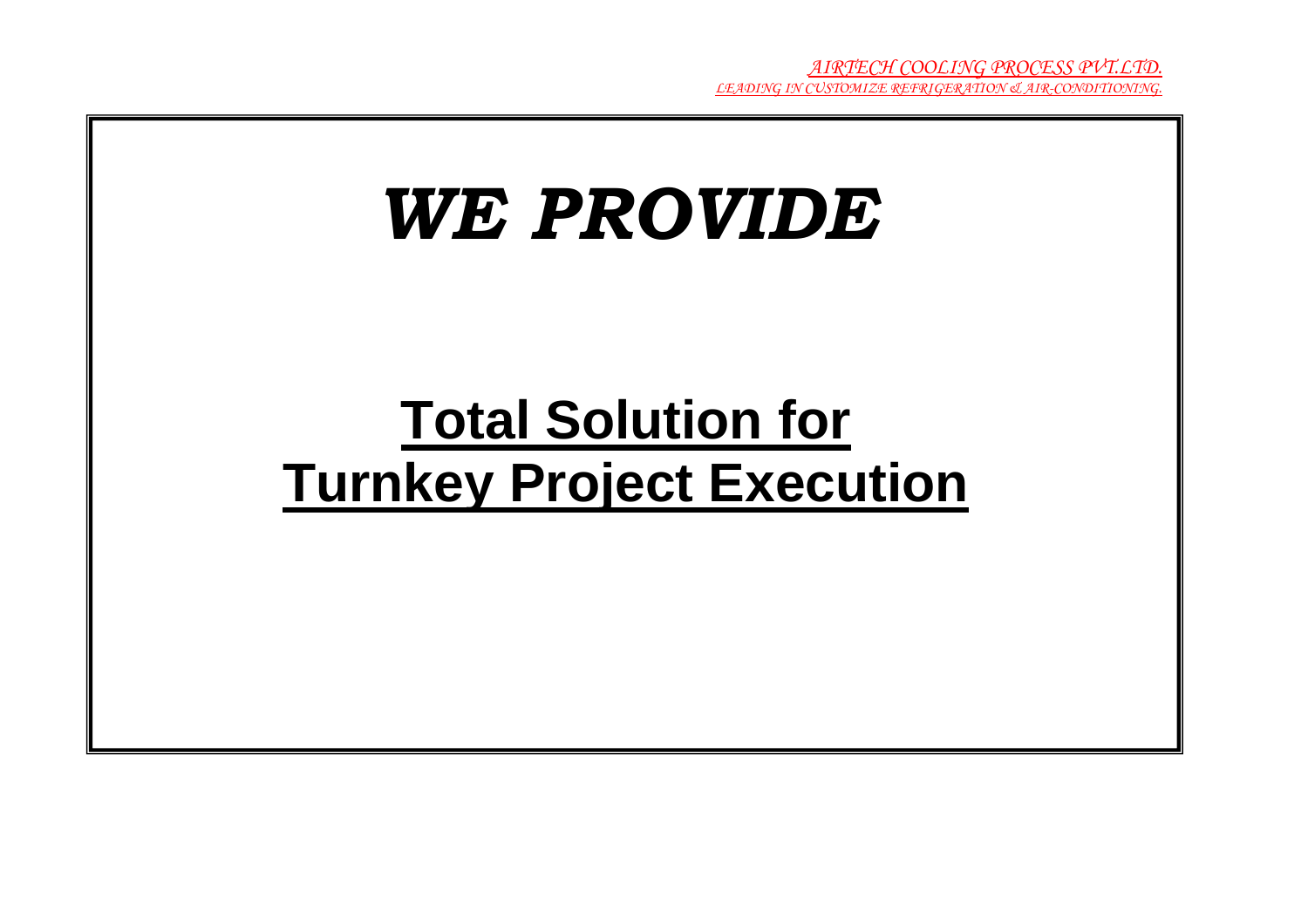# *Our Expertise*

*We Design, Manufacture, Supply, Installation , Erection, Testing & Commissioning the Refrigeration plants and take up AMC to meet the specific demands of the customers.* 

## *Our Excellence*

*We have got an award from the Honorable Guest Mr. Hegde from National Dairy Development Board (NDDB), Bangalore for best productivity entrepreneurship & quality***.**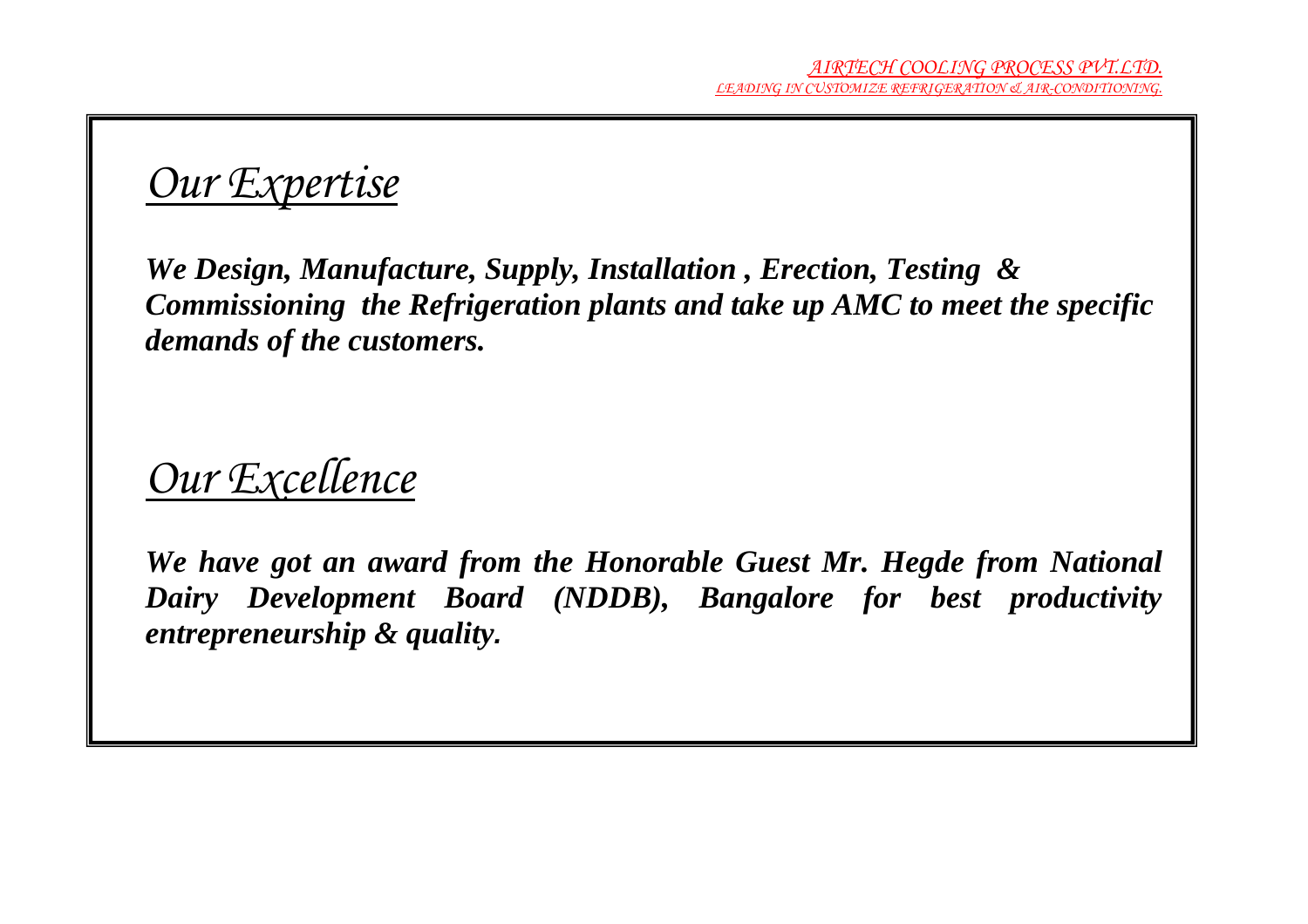



 **Ourselves as a company of experienced engineers engaged in Designing, Manufacturing, Execution and Servicing of Water/Brine Chilling Plant, Refrigeration and Air Conditioning plant (Ammonia & Freon), Cold Storage, Air Chilling Plant, Air Ventilation System, Cooling towers, Heat Recovery System, Deep Freezing Chamber, Walk-In- Cold Room, Bulk Milk Cooler etc.** 

 **We have our Factories situated at Faridabad and Greater Faridabad with modern technical facilities. Following are some of the products which we are manufacturing at our Place:---Shell & Tube type Condenser, DX-type Chiller, Atmospheric Condenser, Ammonia Flooded type Chiller, Ammonia Receiver, Oil Seperator, Ice Bank Tank, Ammonia MS condenser (Horizontal), Ammonia Shell & Tube Condenser (Vertical), Heat Recovery System etc.** 

#### *A RECORD OF PROVEN EXCELLENCE:*

 **Airtech Cooling Process Pvt. Ltd. have won a reputation for impeccable quality and total reliability in manufacturing of Refrigeration & Air Conditioning Plant. These equipments are designed by experienced technical staff using latest software technology and as per IS standard. Airtech Cooling Process Pvt. Ltd. Have excellent working facility and skilled workforce to manufacture quality equipments in different materials.**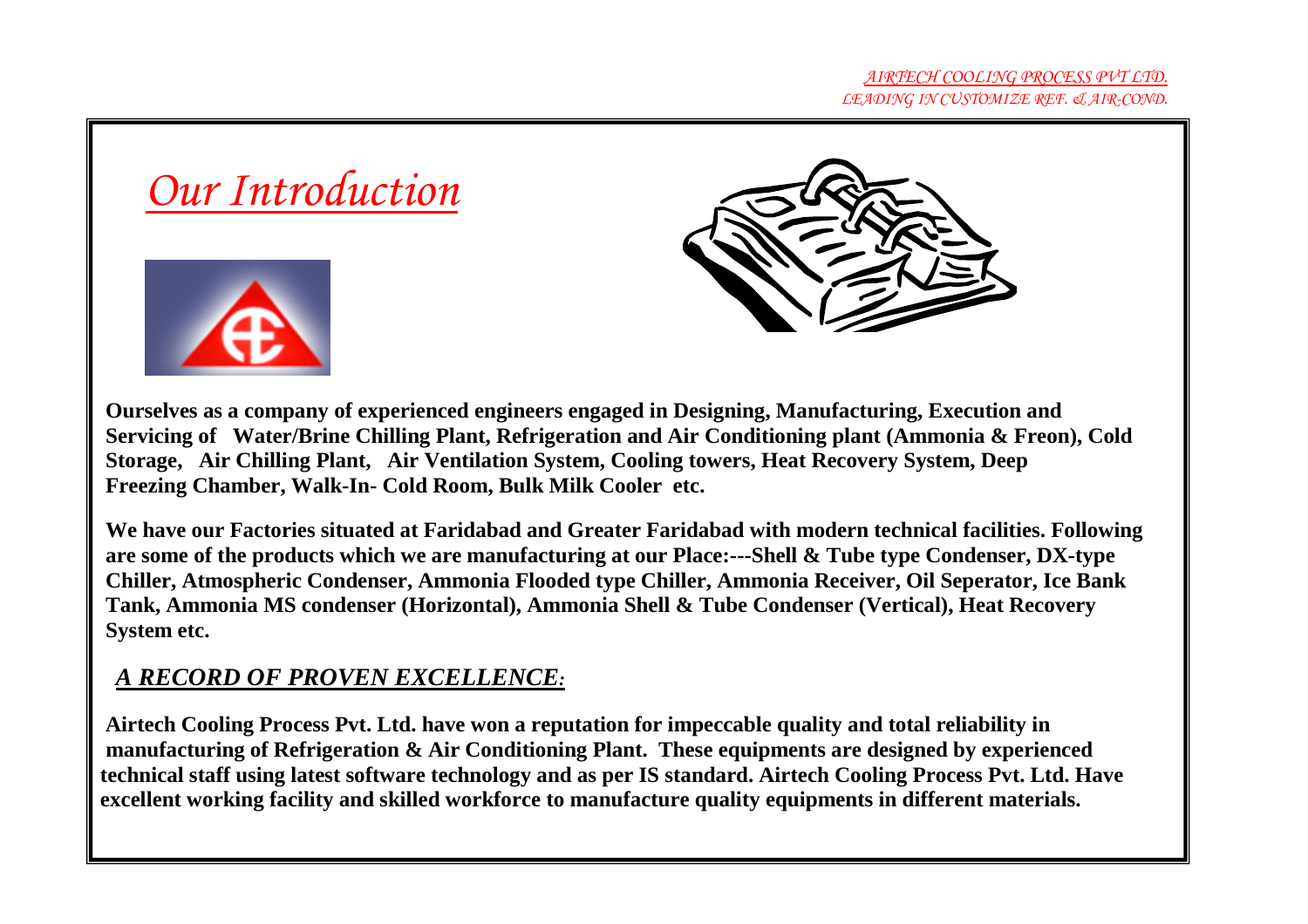#### *UNMATCHED QUALITY.*

**We are an ISO – 9001: 2008 and CE 1509 certified company, and being an outstanding Small Scale. Airtech Cooling Process Pvt. Ltd. prides itself on it uncompromising quality standards. Quality assurance of equipments and techniques to ensure the quality of all the materials and stage inspection are carried out to ensure perfection and dimensional accuracy.** 

**The inbuilt concept of total quality control guarantees a long trouble free life in all the equipments, manufactured by Airtech Cooling Process. Pvt. Ltd.** 

#### *APPROVALS :*

**Airtech Cooling Process Pvt. Ltd. has been approved all reputed organization like M/s. National centre for cold chain development (NHB, Gurgaon), M/s National Dairy Development Board(N.D.D.B), M/s Indian Railways, M/s National Institute of Pharmaceutical & Education , M/s National Thermal Power Corporation, M/s Hindustan Aeronautics Ltd, M/s Coca Cola India Limited, M/s Britannia Ltd, M/s Lipton Ltd, M/s Gas Authority India Limited, M/s. ABB Ltd, M/s. Havells India Ltd, M/s. National Thermal Power Corporation (NTPC), Ordnance Factory, Atomic Energy, M/s. Bharat Electronics Ltd, .** 

We are having best infrastructure in the industries and patronized by multinational organizations, Government **Organization, Semi Govt. Organization and Public Sectors. Our long customers list include from very large multinational companies to individual customer all over the India.**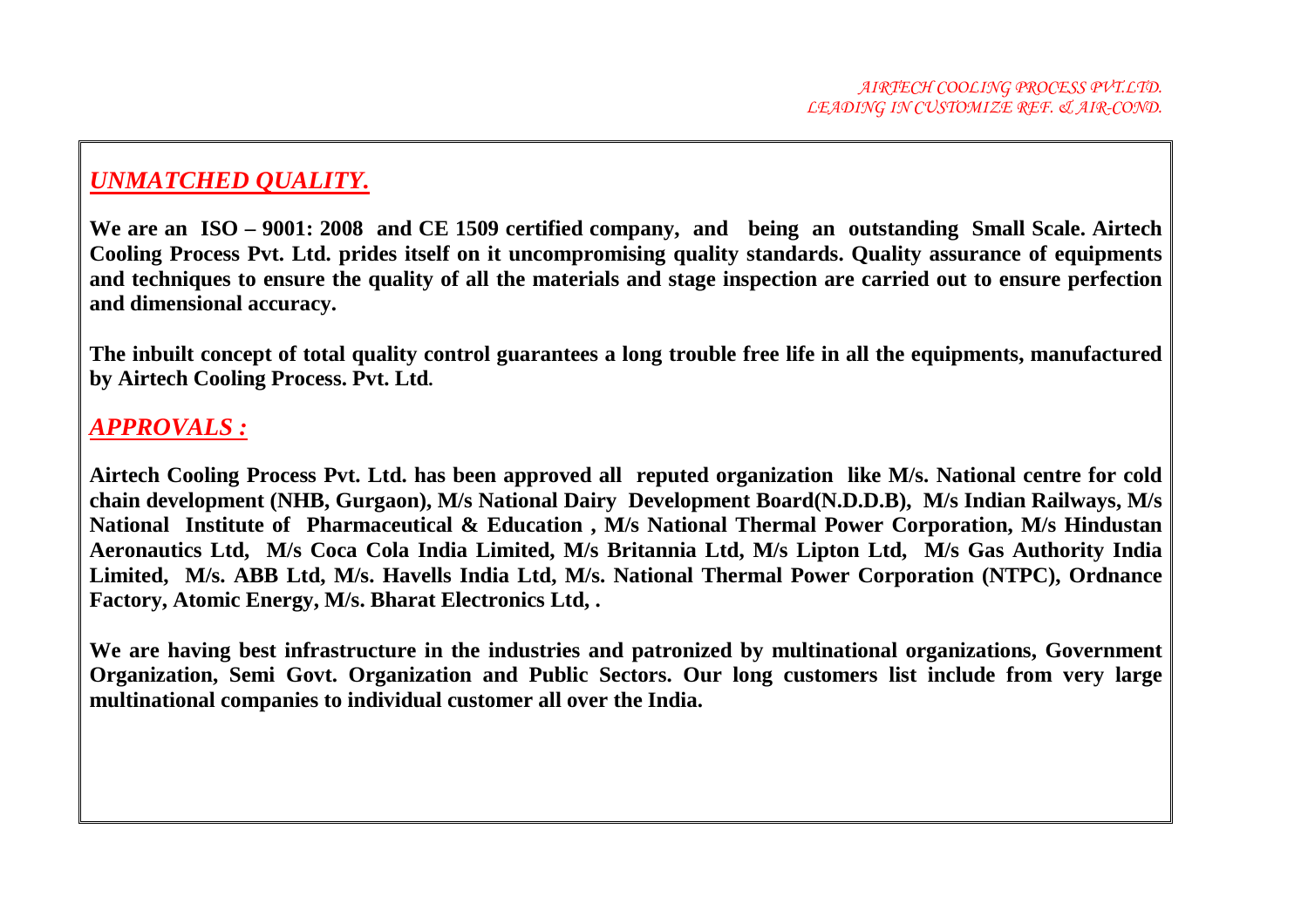| Our Product Range                                                                                                                                                                                                                                                                         |                                                                                                                                                                                                                                                                                                                                                                                                                                                                                                                                                                |  |
|-------------------------------------------------------------------------------------------------------------------------------------------------------------------------------------------------------------------------------------------------------------------------------------------|----------------------------------------------------------------------------------------------------------------------------------------------------------------------------------------------------------------------------------------------------------------------------------------------------------------------------------------------------------------------------------------------------------------------------------------------------------------------------------------------------------------------------------------------------------------|--|
| <b>PLANTS:</b><br>• WATER/BRINE CHILLING PLANT.<br>• REFRIGERATION PLANT. (AMMONIA<br>& FREON).<br>• COLD STORAGE.<br>• AIR CHILLING PLANT.<br>• AIR VENTILATION SYSTEM.<br>• COOLING TOWERS.<br>• ICE PLANT.<br>• DEEP FREEZING CHAMBERS.<br>• WALK-IN-COLD ROOM.<br>• BULK-MILK-COOLER. | <b>EQUIPMENTS:</b><br>• EVEPORATIVE CONDENSER<br>• AMMONIA M.S CONDENSER<br>(HORIZONTAL).<br>• AMMONIA SHELL & TUBE<br><b>CONDENSER (VERTICAL).</b><br><b>HEAT RECOVERY SYSTEM.</b><br>• S.S/M. S PIPING WITH RELATED<br><b>FITTINGS.</b><br><b>SHELL &amp; TUBE TYPE OF CONDENSER.</b><br><b>CHILLER.</b><br>DX-TYPE CHILLER.<br><b>ATMOSPHERIC CONDENSER.</b><br>$\bullet$<br>• AMMONIA FLOODED TYPE CHILLER.<br><b>AMMONIA RECEIVER.</b><br><b>OIL SEPARATOR.</b><br>$\bullet$<br>• ICE BANK TANK.<br><b>ALL TYPE OF SHEET METAL</b><br><b>FABRICATION.</b> |  |

We undertake site erection, testing, commissioning, trial run & initial operation of plant including related electrical & instrumentation work.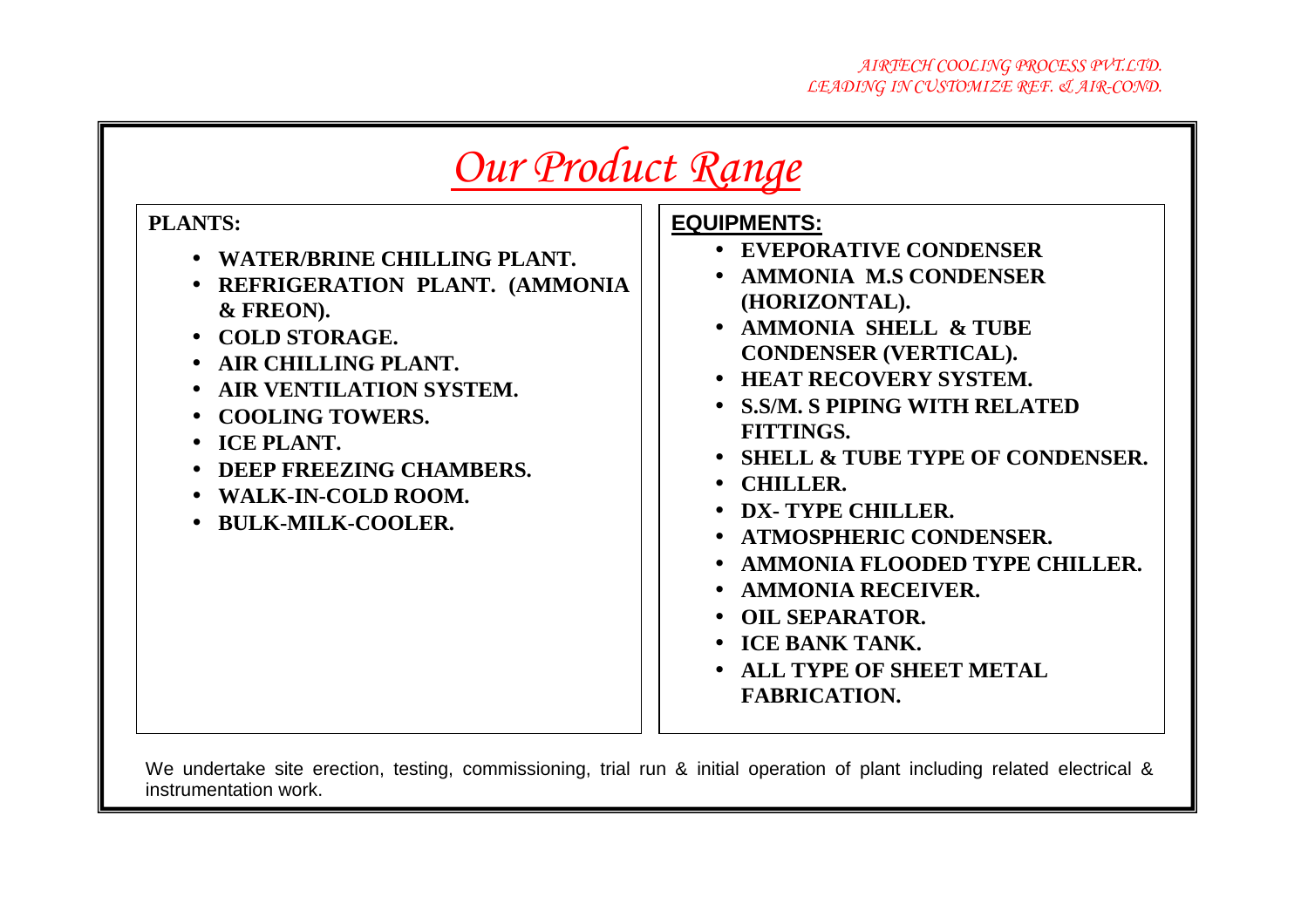- $\cdot$  MULTINATIONAL ORGANISATIONS
	- DABUR INDIA LIMITED.
	- GOODYEAR INDIA LIMITED,
	- BATA INDIA LTD.,
	- BRITANNIA INDUSTRIES LTD.
	- HINDUSTAN LEVER LTD.
	- ABB INSTRUMENTATION LTD.
	- COCO COLA (I) LTD.
	- HAVELLS INDIA LTD.
	- LIPTON INDIA LTD.
	- ROTOMAC INDIA LTD.
	- INGERSOLL RAND INTERNATIONAL (I) LTD.

#### $\cdot$ BOTTLING PLANT

- M/S.SATYAM FOOD (COCO COLA).
- M/S.AMRIT BOTTLE S (COCO COLA).
- M/S.PERRY BEVARAGE (PERRY GROUP).
- M/S.MOON BEVERAGE PVT. LTD.
- M/S. PEARL DRINKS PVT. LTD (PEPSI)
- M/S. WINSOME BEVERAGES LTD.
- M/S. BREW FORCE TECHNOLOGY
- •
- <sup>◆</sup> FOAMING INDUSTRIES
	- ❖ SHEELA FOAM PVT. LTD.<br>↔ а́ а́снока ры боамѕ рут
	- ❖ ASHOKA PU FOAMS PVT. LTD.
	- **◆ ALLIED FOAM PVT. LTD.**<br>◆ RP FOAM HOME PVT I T
	- ❖ RP FOAM HOME PVT. LTD.
	- ❖ JJ FOAMS PVT.LTD.



*.*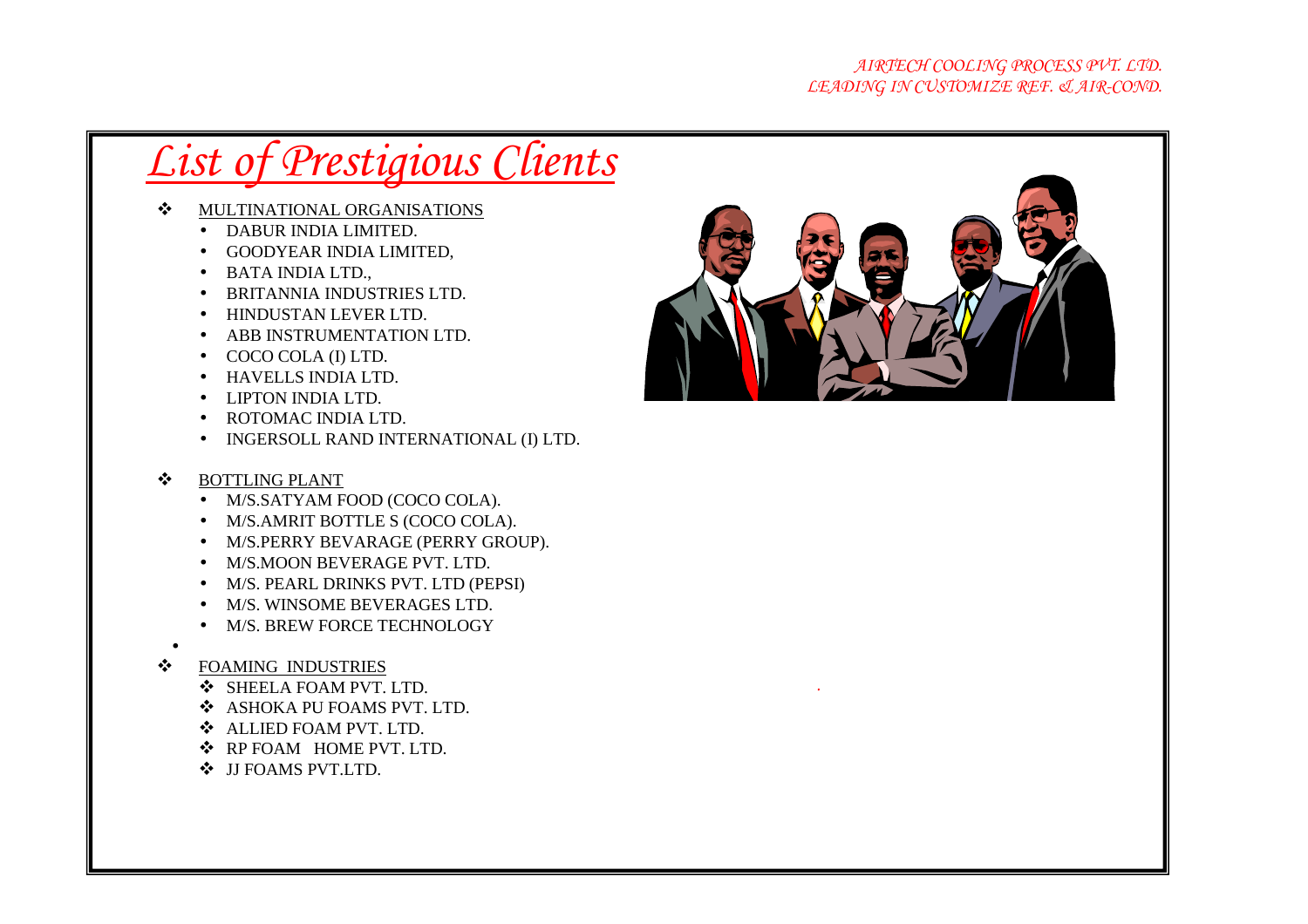- BHARAT SEATS LTD.
- VITRAGE FOAM PVT. LTD.
- ALLIED FOAM PVT. LTD.
- FLEXI FOAMS PVT. LTD.
- SHAKTI FOAMS PVT. LTD.
- JUMAX FOAMS PVT. LTD.,
- JKD FOAM PVT. LTD
- SITEZ TECHNOLOGY PVT. LTD.
- AKKARPUR PRODUCT PVT. LTD.
- SOMANY FOAM PVT. LTD.
- MH POLYMERS PVT. LTD.
- DEVH FOAMS PVT. LTD.
- •
- SUGAR, DISTRILLRIES, BEVERAGES AND CO2 INDUSTRIES
- PEPSI (PEARLS DRINKS, NOIDA)
- COCA COLA-COCK
- SARASWATI SUGAR MILLS LTD.
- BALRAMPUR CHINI MILLS LTD.
- BALRAMPUR DISTRILLARY LTD (D&T TRADERS PVT. LTD.
- GLOBAL ENGINEERS LTD.
- PERRY BEVERAGES LTD.
- AMRIT BOTTLERS LTD.

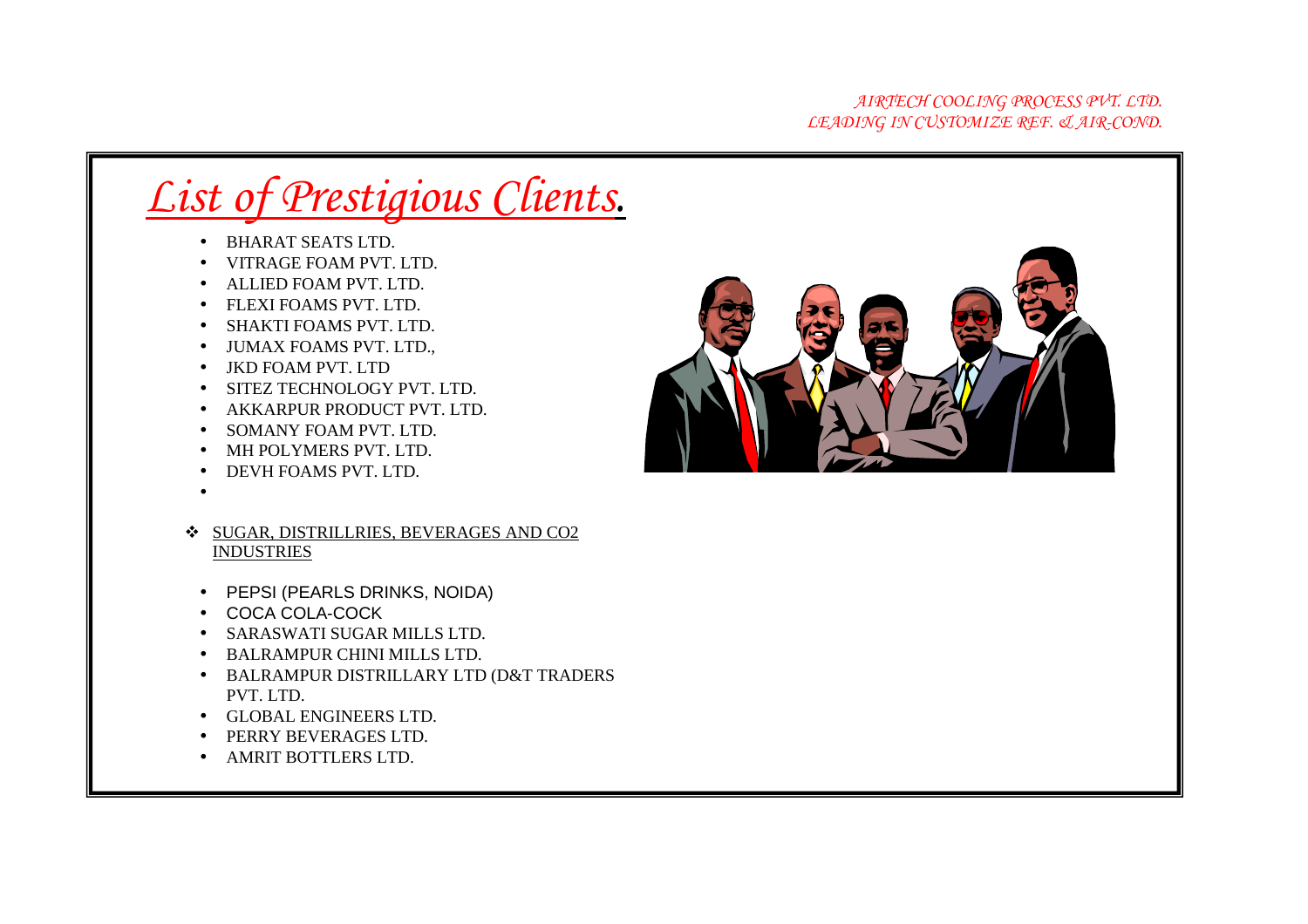- SATYAM FOOD SPECIALIEST PVT. LTD.
- HAFED BARELY MALT PLANT.
- SHIV SHAKTI GASES, BAHERI.
- EDIBLE OIL INDUSTRIES.
- AMRIT BANASPATI CO LTD.
- AMRIT ENTERPRISES LTD.
- CHEMICAL CONSTRUCTION INTERNATIONAL PVT.LTD.
- MECPRO HEAVY ENGINEERING LTD.
- MECTECH PROCESS ENGINEERS PVT. LTD.
- SPEC ENGINEERS & CONSULTANT LTD.
- BESIDES OF THIS WE HAVE HUGE CLIENTAL LIST IN EDIBLE OIL INDUSTREIS, VANASPATI INDUSTREIS.
- •HALDIRAM SNACKS LTD.
- $\mathbf{A}$  OTHER ORGANISATIONS.
	- ❖ GAS AUTHORITY OF INDIA LTD.(GAIL)<br>❖ BHARAT ELECTRONICS LTD (BEL)
	- ❖ BHARAT ELECTRONICS LTD (BEL)<br>↔ NATIONAL THERMAL POWER STAT
	- ❖ NATIONAL THERMAL POWER STATION (NTPC)<br>❖ INDIAN RAILWAY
	- ❖ INDIAN RAILWAY.
	- ❖ INDIAN RAILWAY.<br>❖ NATIONALA INSTITUE OF PHARMACEUTICAL<br>RESEARCH INSTITUTE RESEARCH INSTITUTE.
	- ❖ CENTRE FOR ADVANCE TECHNOLOG.<br>DEPARTMENT OF AUTOMIC ENERGY DEPARTMENT OF AUTOMIC ENERGY.
	- ❖ PARLE BISCUITS PVT.LTD.
	- ❖ PARLE BISCUITS PVT.LTD.<br>❖ SURYA FRESH FOODS PVT.LTD.

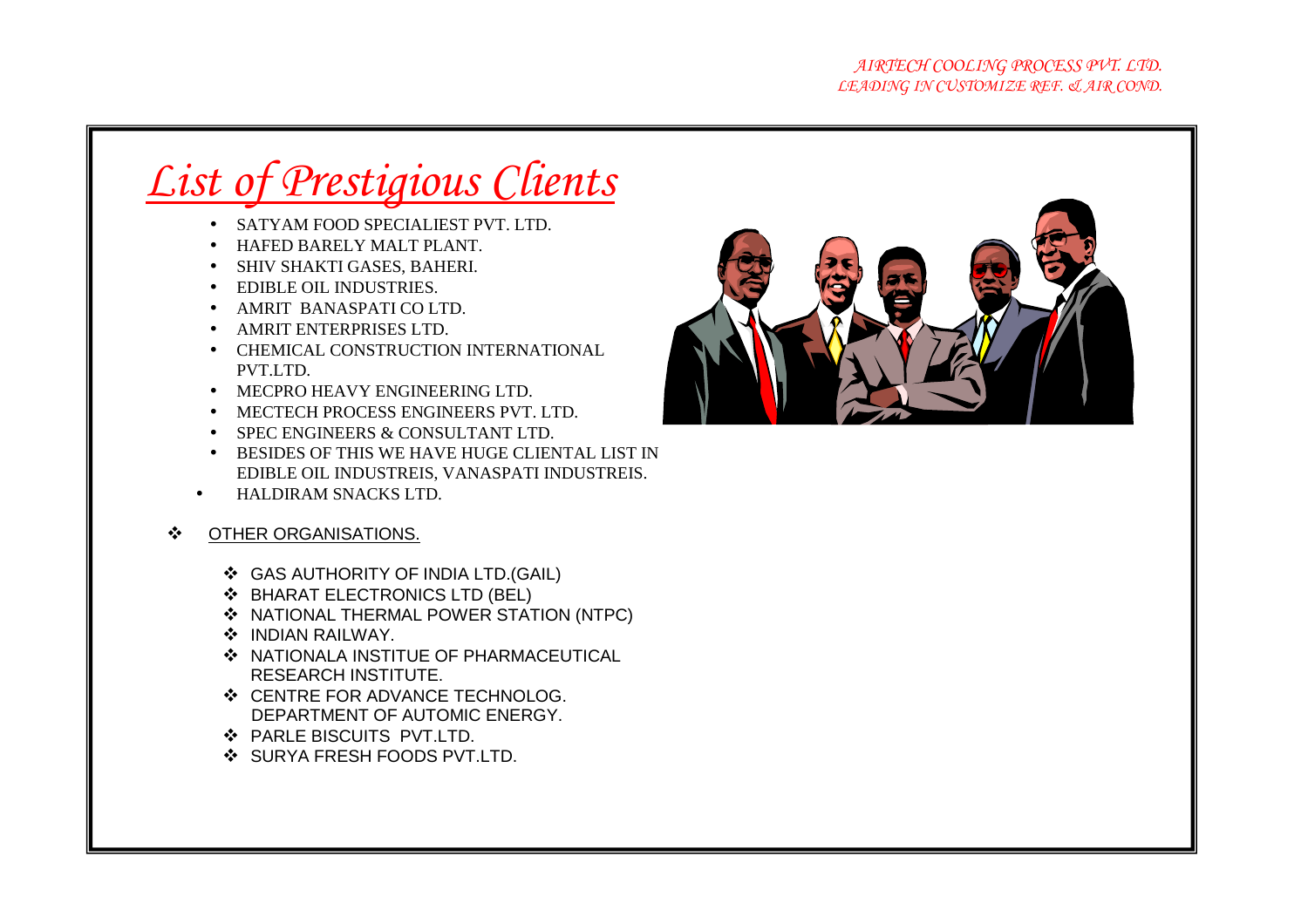- SAHARA INDIA LTD.
- DGP WINDSOR INDIA LTD.
- **EXIDE INDUSTRIES LTD.**
- LOHIA MACHINE MANUFACTUIRNG LTD.
- ISGEC JHON THOMPSON.
- INSTITUE OF PLASMA RESEARCH.
- SAW PIPES LTD., (JINDAL GROUP).
- NATIONAL BUILDING CONSTRUCTION CORP. LTD
- $\mathbf{A}$  BESIDES OF ITS WE HAVE NUMBER OF PRESTIGIOUS CLIENTS IN AUTO MOBILE , PLASTICS, PHARMACEUTICALS, FOOD PROCESSING, MEAT, ICE CREAM, RUBBER INDUSTREIS, METAL, DEFENCE, ATOMIC ENEREGY, RAILWAY ETC.
- $\begin{array}{cc} \text{\large $\stackrel{\color{red}{\bullet}}$} & \text{\large $\underline{\text{DAIRY}}$} \\ \bullet & \text{\large $\underline{\text{N}}$} \end{array}$ 
	- NATIONAL DAIRY DEVELOPMENT BOARD BANGLORE.
	- NATIONAL DAIRY DEVELOPMENT BOARD, MUMBAI.
	- NATIONAL DAIRY DEVELOPMENT BOARD. NEW DELHI.
	- NATIONAL DAIRY DEVELOPMENT BOARD. MANDYA..
	- RAJASTHAN CO-OPERATIVE DAIRY FED.LTD.

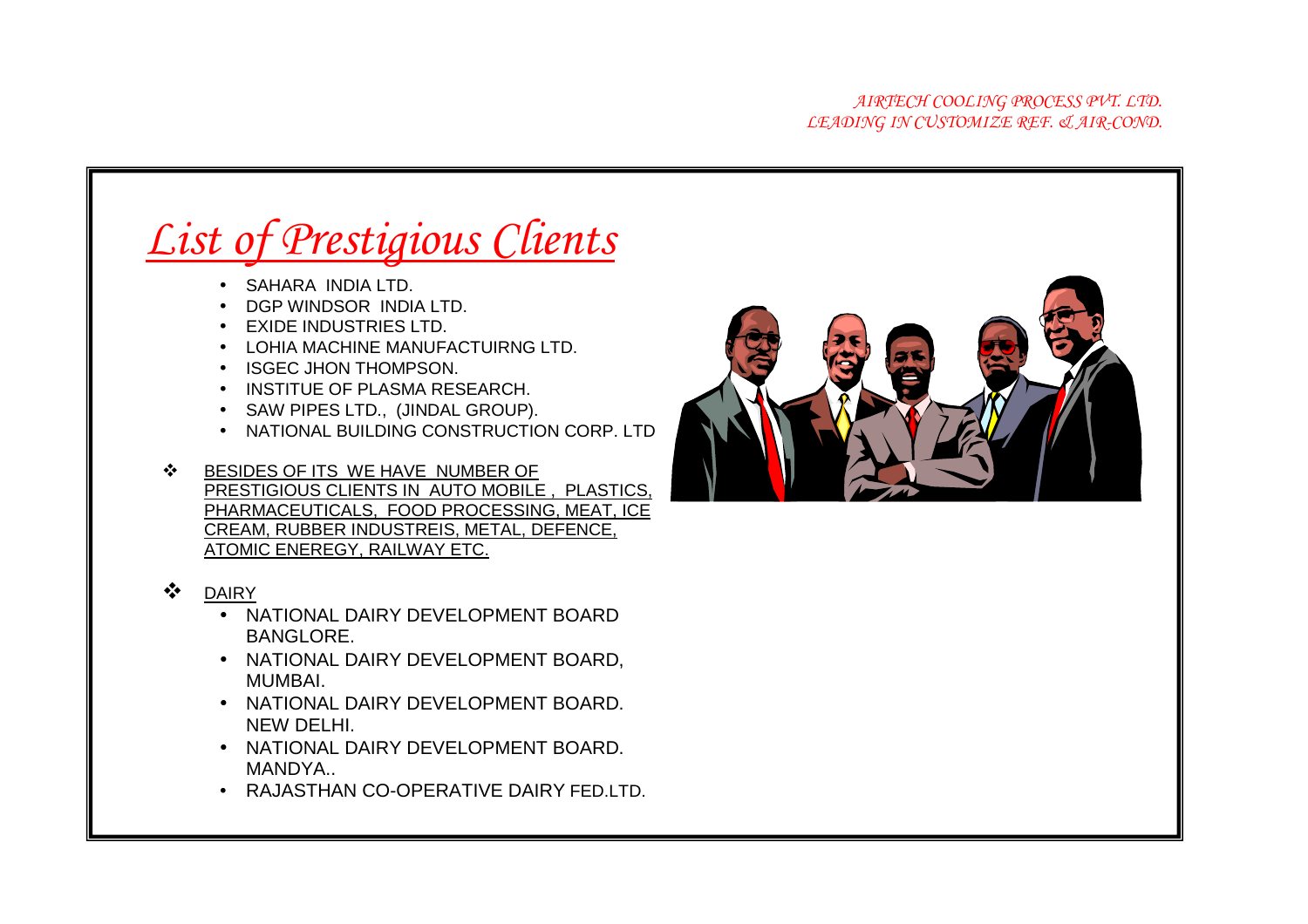#### *AIRTECH COOLING PROCESS PVT. LTD. LEADING IN CUSTOMIZE REF. & AIR-COND.*

## *List of Prestigious Clients*

- **<sup>❖</sup> DAIRY**<br>BIHAI
	- BIHAR STATE CO-OPERATIVE PRODUCERS FED. LTD.
	- ORISSA STATE CO-OPERATIVE MILK PRODUCERS.
	- PUNJAB STATE CO-OP., DAIRY FED. LTD.
	- HARYANA STATE CO-OP., DAIRY FED.LTD.
	- UTTARANCHAL CO-OPERATIVE MILK PRODUCERS FED.LTD, HALDWANI.
	- TAMILNADU CO-OPERATIVE MILK PRODUCERS FED.LTD.
	- TRIUVANTHAPURAM DAIRY CO-OPERTIVE -PRODUCERS FED.LTD. POTTAM.
	- MILLAN DAIRY FOOD PRODUCTS PVT.LTD.
	- SUMER DAIRY FOOD PRODUCTS PVT.LTD.
	- RITESH INDUSTRIES LTD.
	- PURE MILK PRODUCTS PVT.LTD.
	- BOSS MILK PRODUCTS PVT.LTD.
	- PRITHIWIRAJ DAIRY FOOD & PRODUCTS PVT.LTD.
	- LOTUS DAIRY FOODS PRODUCTS PVT.LTD. JAIPUR.
	- JALORE-SIROHI ZILA DUGDH UTPADAK SANGH
	- HISAR-JIND CO-OP, MILK UNION LTD (BHUNA)



*.*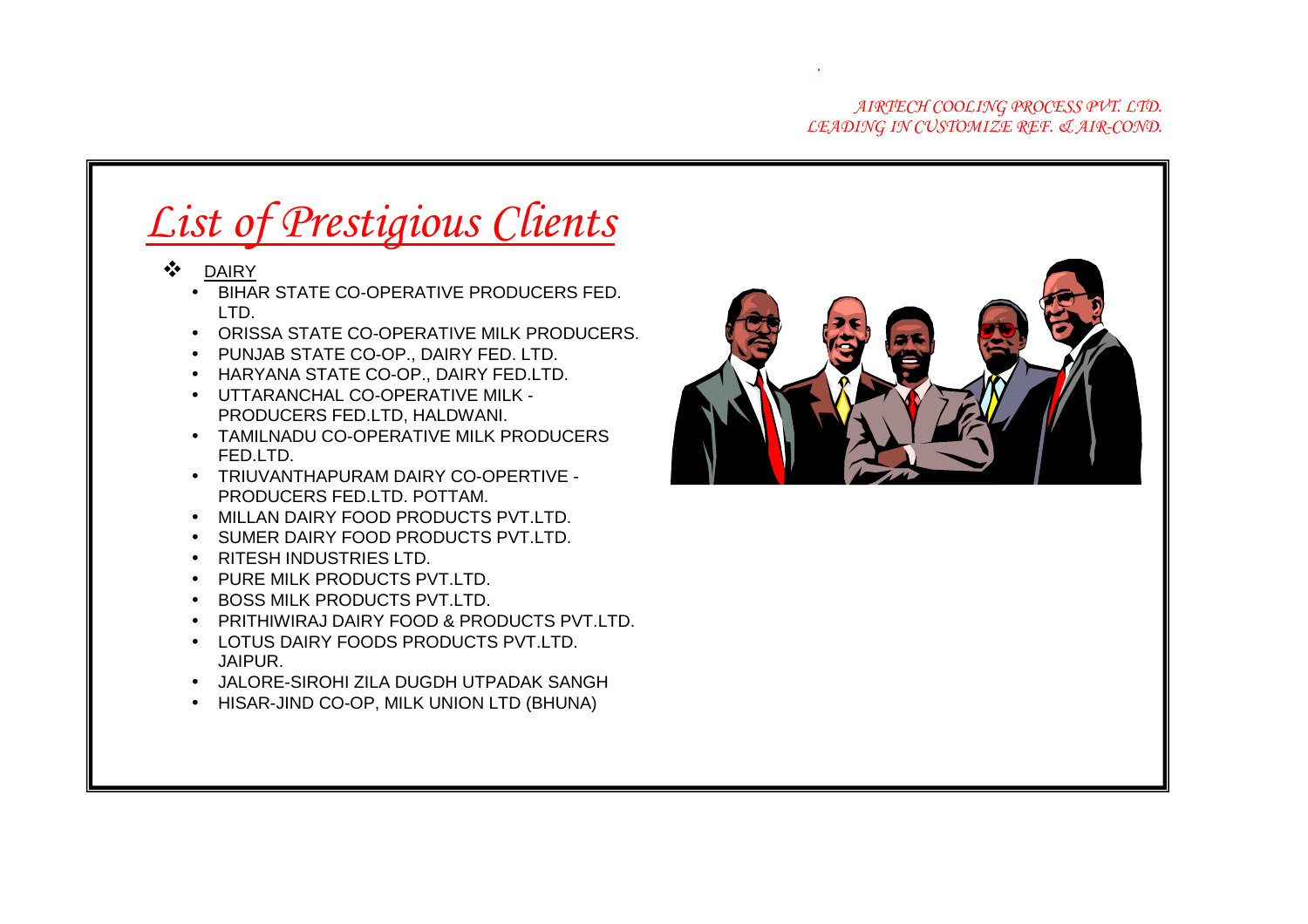#### *AIRTECH COOLING PROCESS PVT. LTD. LEADING IN CUSTOMIZE REF. & AIR-COND.*

# *List of Prestigious Client*

- HISAR-JIND CO-OP, MILK UNION LTD (JIND)
- MILK CHILLING CENTRE (LATEHAR)
- UJJAIN SAHKARI DUGDH SANGH MYDT.
- PARWATI DAIRY
- CENTRAL DAIRY PROJECT
- GIRIJAN COOPERATIVE COPR. LTD
- HIMACHAL PRADESH STATE COOP, MILK PROD. LTD,
- MADHYA PRADESH STATE COOPERATIVE DAIRY FEDERATION LTD,
- PREMIER MILK FOODS PVT LTD
- THE BALLABGARH MILK PLANT.
- BUNGE INDIA PVT LTD
- KERALA COOPERATIVE MILK MARKETING FEDERATION LTD.
- ALWAR ZILA DUGDH SAHAKARI SANGH
- JAIPUR GOSAMVARDHAN SAMITI
- KARNATAKA COOPERATIVE MILK PRODUCERS FEDERATION LTD
- TIRUMALA MILK PRODUCERS PVT LTD
- TUMKUR CO-OP, MILK PROD. FED. LTD
- SUDHAMA PURE MILK PRODUCTS
- MOTHER DAIRY FRUIT & VEGETABLE PVT LTD

#### $\frac{1}{2}$

DEFENCE, ATOMIC ENERGY, RAILWAY

- ❖ ORDNANCE EQUIPMENT FACTORY, KANPUR.<br>❖ ORDNANCE EACTORY ITRASI
- ❖ ORDNANCE FACTORY, ITRASI.

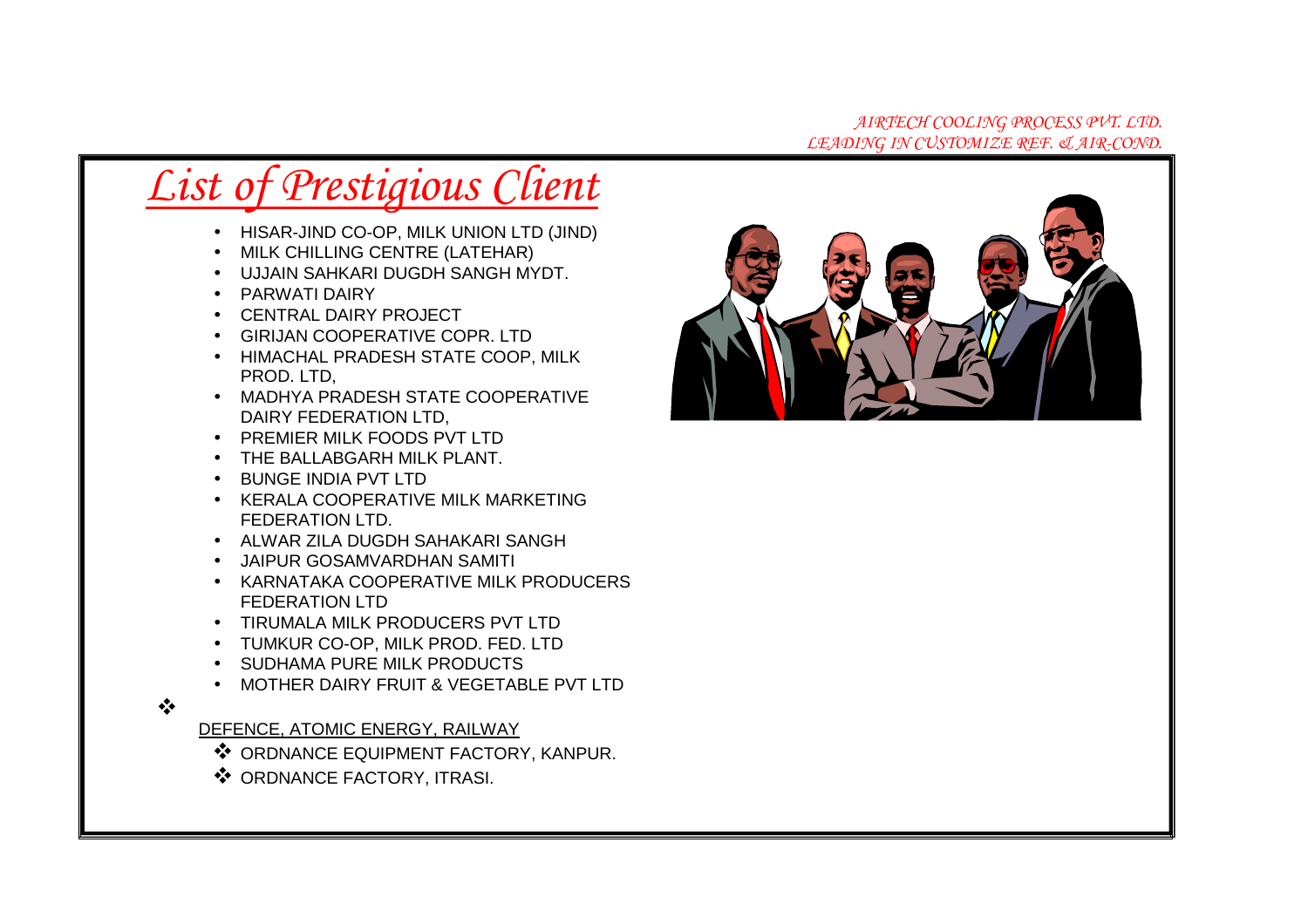#### *AIRTECH COOLING PROCESS PVT. LTD. LEADING IN CUSTOMIZE REF. & AIR-COND.*

### *List of Prestigious Clients*

- ORDNANCE FACTORY, BHANDARA
- ORDNANCE FACTORY, DEHRADUN
- RIFLE FACTORY ISHAPORE, ISHAPORE
- BHABHA ATOMIC RESEARCH CENTRE.
- DIESEL MODERINISATION WORKS, PATIALA
- NORTHERN RAILWAY, DELHI.
- EAST COST RAILWAY, VISAKHAPATNAM.
- NATIONAL THERMAL POWER CORPORATION (N.T.P.C), FARAKKA.
- NATIONAL THERMAL POWER CORPORATION (N.T.P.C), NOIDA.
- NATIONAL THERMAL POWER CORPORATION (N.T.P.C), DUEGAPUR.
- MILITARY FARM, MEERUT.
- AHMEDABAD ELECTRICITY COMPANY.
- GUJARAT STATE ELECTRICITY BOARD.
- HINDUSTAN AUROMATICS LIMITED (HAL)
- **<sup>❖</sup> COLD STORAGE.**<br>■● POSHAN COL
	- ROSHAN COLD STORAGE.
	- MEENAPUR COLD STORAGE.
	- LOMA COLD STORAGE.
	- ALAM COLD STORAGE.
	- ASADULLA COLD STORAGE.
	- LOHIA COLD STORAGE.



*.*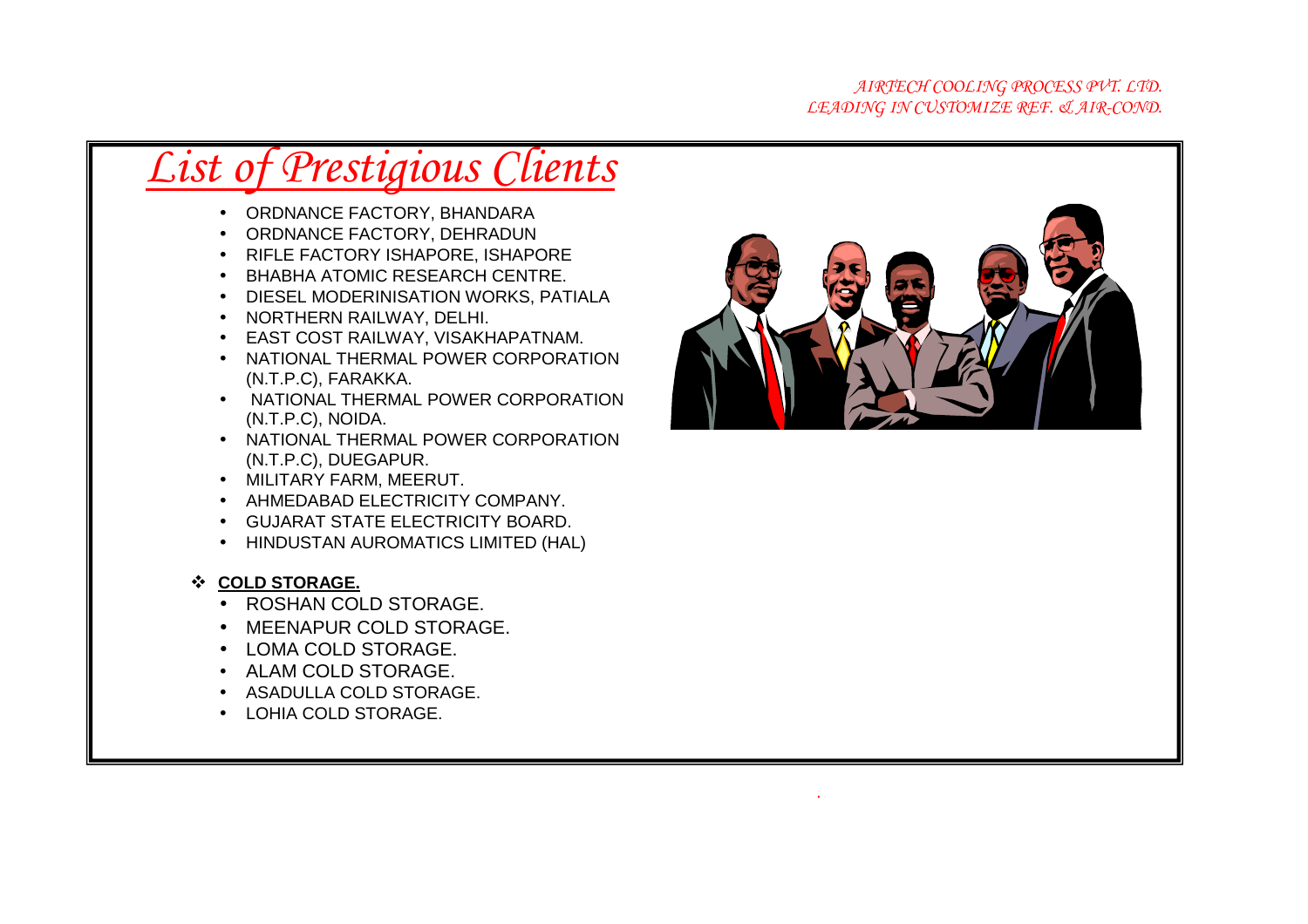#### *AIRTECH COOLING PROCESS PVT. LTD. LEADING IN CUSTOMIZE REF.&AIR-COND.*

- SRI NARAYAN COLD STORAGE.
- KRISHAK COLD STORAGE.
- RAMNANDI COLD STORAGE.
- BANAWAR AGRO COLD STORAGE
- CHANDNI COLD STORAGE.
- KAMAL CODL STORAGE
- SRI BALAJI COLD STORAGE. (MP)
- MAHARAJA COLD SOTRAGE (RAJASTHAN)
- YASODA COLD STORAGE ( ORISSA)
- VEGFED, RANCHI (JHARKHAND)
- BAJRANG COLD STORAGE
- BANAWARAGRO WORKS PVT LTD.
- CHITTORGARH DAIRY COLD STORAGE
- H.K. MACHINES PVT LTD
- H.P. MILK FED. COLD ROOM
- HAFED COLD STORAGE
- HANUMAN DAIRY COLD STORAGE
- KOLAR DAIRY COLD ROOM
- LOMA COLD STORAGE
- MAA BHAGWATI COLD STORAGE
- NORTH EAST COLD STORAGE.
- OMFED COLD ROOM

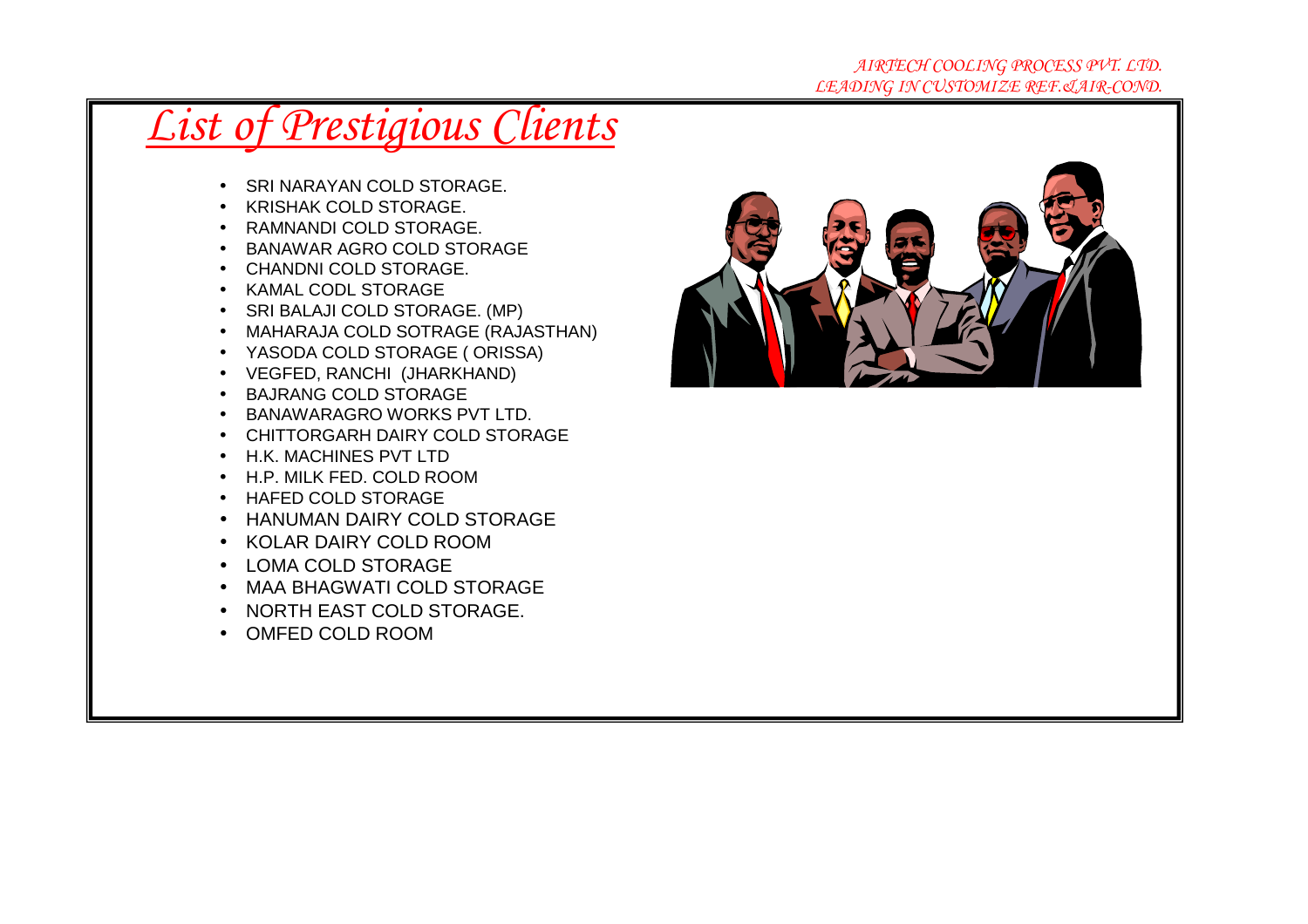- RAJASTHAN COOPERATIVE DAIRY FEDERATION LTD, COLD ROOM.
- SHREE SPAJ COLD STORAGE.
- VARODARA COLD STORAGE.
- V.K COLD STORAGE.
- CUDATECH PHARMA COLD ROOM.
- ANDHRA PRADESH COOPERATIVE MILK FEDERATION LTD.
- GOLDEN GRAINS INC
- NEERJHA MODI SCHOOL
- KARNATAKA COOPERATIVE MILK FED. LTD
- MALABAR REGEIONAL COOPERATIVE MILK UNION
- $\bigcirc$  CHEMICAL INDUSTRIES  $\frac{1}{2}$ 
	- M/S.BHARAT RASAYAN.
	- M/S.NUCHEM CHEMICALS
	- M/S.ENCON CHEMICALS
	- M/S.INSECTISIDES INDIA LIMITED.
	- M/S. HINDUSTAN INSECTISIDES
	- M/S. ORDNANCE FACTORY (CHEMICAL PLANT)
	- M/S. CORAL DRUGS.